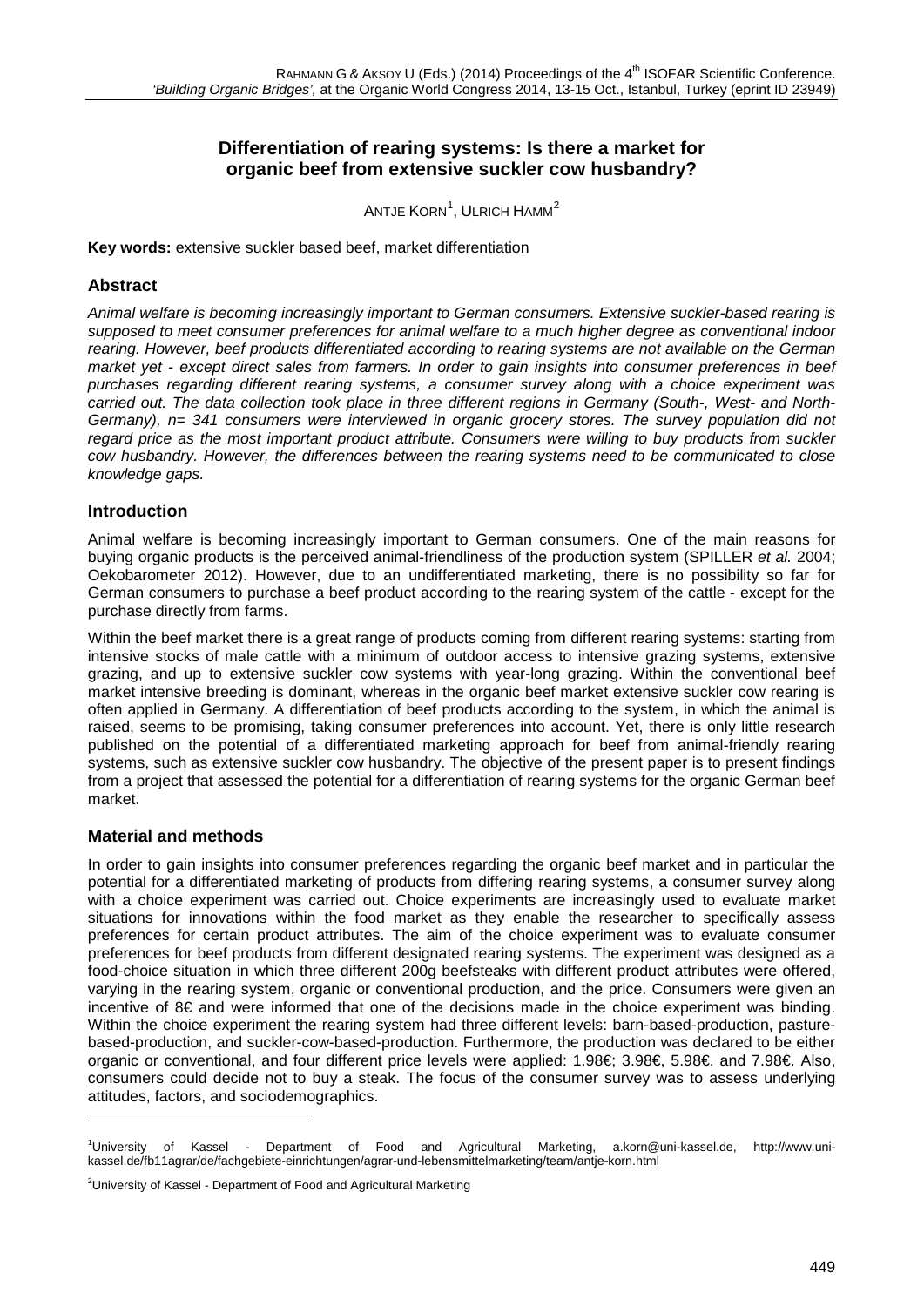The data collection took place in organic grocery stores in three different regions in Germany (South-, Westand North-Germany) during April and May 2013, each offering a variety of different beef products. Overall 341 consumers were interviewed. Prior to the choice experiment different communication materials about suckler cow husbandry were applied: a documentary film (n=84), an image film (n=86), and an information leaflet (n=86). One group received no information and served as a control group (n=85).

Data were gathered by trained investigators through computer-assisted self-interviewing (CASI) and computer-assisted personal interviewing (CAPI). Data were analyzed using the software SPSS 20 and NLogit 4.0.

## **Results**

Results of the study indicate that consumers highly value the organic production process. Results of the choice experiment (ref. Table 1) show that organic production was the most valued attribute (ßcoefficient=2,66; *P*=0.000). In addition, suckler cow husbandry (ß-coefficient=1,61; *P*=0.000) and pasture based husbandry (ß-coefficient= 1,23; *P*=0.000) were significantly impacting the buying decision in the choice experiment. The price, on the other hand, was not of high importance for consumers. The data from the experiment revealed that the price had the least impact on the buying decision (ß-coefficient=0.04; *P*=0.1067). Survey data confirmed that price is not of high importance for most of the consumers. When asked to evaluate how important a low price was, almost 70% of the consumers stated that it is not or not at all important when buying a beef product.

## **Table 1: Results from the Mixed Logit Model[3](#page-1-0)**

| <b>Product attribute</b> | <b>Coefficient</b> | <b>Standard Error</b> | P     |
|--------------------------|--------------------|-----------------------|-------|
| Organic production       | 2,66               | 0,22                  | .0000 |
| Suckler cow husbandry    | 1,61               | 0,23                  | .0000 |
| Pasture based husbandry  | 1,23               | 0,21                  | .0000 |
| Price                    | 0,04               | 0,02                  | .1067 |

The rearing system was significantly more important to consumers  $(P=0.004)^4$  $(P=0.004)^4$  $(P=0.004)^4$  when they were informed about it prior to the choice situation. Further analysis of the variety of the means for the estimated regression model (Tab.1) showed, that a film, which rationally documented information about a suckler cow rearing system, had the highest impact on the buying decision of suckler-based beef (value for heterogenity of the mean (HfM)=1.91). An image film, which emotionally transported the information about suckler cow based rearing also showed a positive impact on buying decision (HfM=0.99) as well as an information leaflet (HfM=0.89).

In addition to the choice experiment, the consumer survey confirmed that animal welfare is a very important attribute when buying a beef product: 81% of the consumers valued this attribute as highly important. Animal welfare is almost equally important to product quality attributes like freshness (78% of the studied population evaluated this attribute as very important) and good taste (74%). Above, results showed that other product attributes, such as grass based feeding (50% valued this as highly important, 33% valued this as important) or ethical values like supporting local economic structures (55%; 31%), the protection of the environment (66%; 27%), conserving biological diversity (46%; 29%) were evaluated to be highly important or important, respectively, for most of the consumers.

-

<span id="page-1-0"></span> $3$  Modellspezifikation: McFadden Pseudo R $2$  =0,22; Log Likelihood: -1919,98

<span id="page-1-1"></span><sup>4</sup> Using Kruskal-Wallis Non-Parametric-Testing